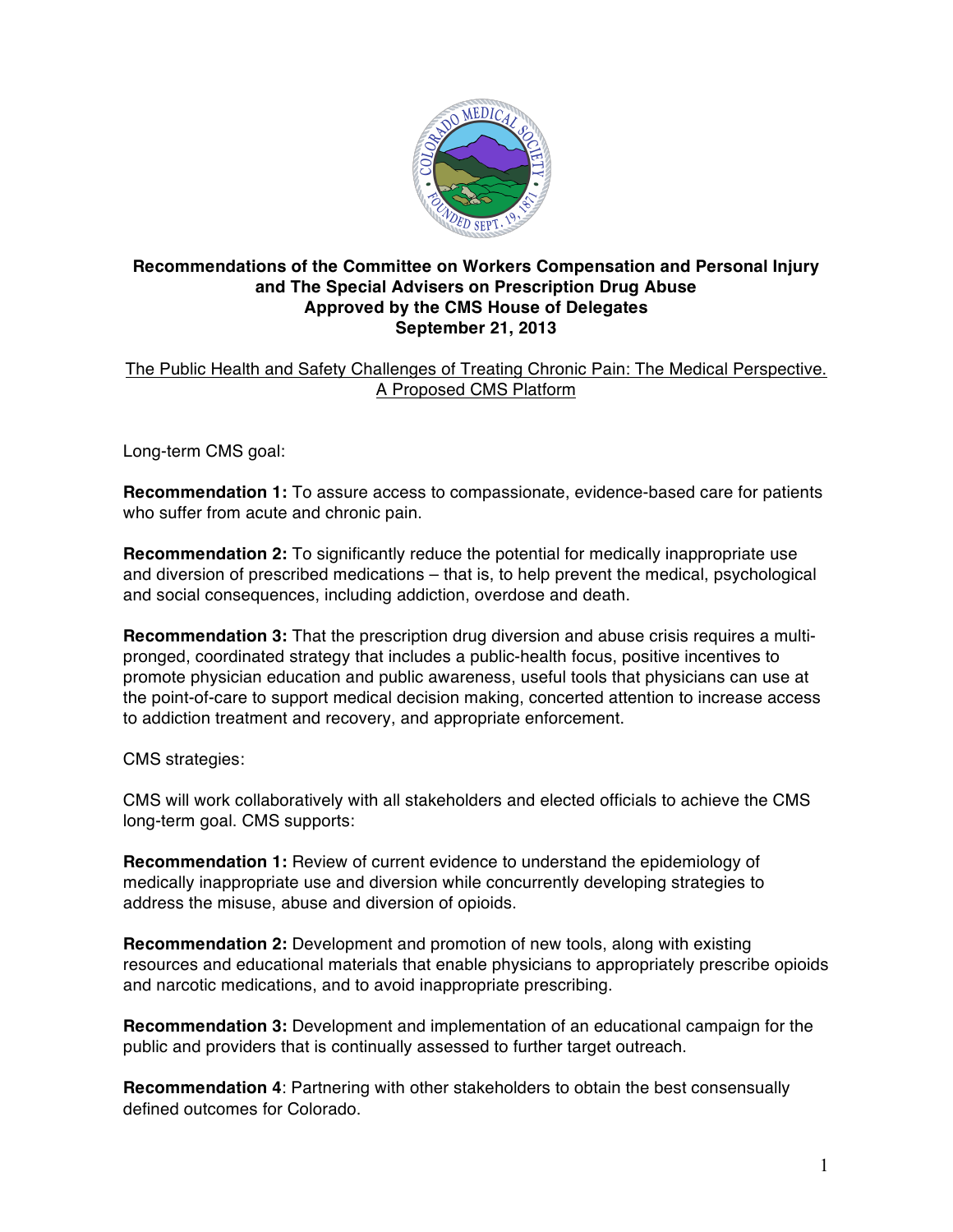**Recommendation 5:** Screening and referrals to treatment programs in Colorado. Advocate for increased resources and access to evidence based abuse and addiction treatment programs.

**Recommendation 6:** Establishment of a monitoring and tracking system for intervention strategies that allows expert evaluation and adjustments to intervention strategies.

CMS specifics:

I. Prescription Drug Monitoring Program (PDMP)

Background: The Electronic Prescription Drug Monitoring Program was originally authorized by law in 2005 and reauthorized in 2011(C.R.S Title 12, Article 42.5, Part 4). The PDMP provides a secure database of controlled substance prescriptions that have been dispensed by registered Colorado pharmacies. The purpose of the database is to provide objective information to assist prescribers and pharmacists in providing appropriate treatment for their patients. The program allows practitioners and pharmacists to gather information about the patients they serve and to ensure that their prescribing and dispensing is appropriate for the circumstances presented. The information collected by the PDMP is only accessible online by health care practitioners licensed by the state for the specific patient being reviewed.

Patients may receive their own personal PDMP data by submitting a written request form available from the "Consumers" tab. Law Enforcement officials may submit requests to receive PDMP data, via the forms available in the "Law Enforcement" tab. A court order or subpoena is required for such release. Regulatory Boards within the Division of Professions and Occupations or the Director of the Division of Professions and Occupations may obtain prescriber data. Here again, a court order or subpoena is required to affect such release.

The information in the PDMP is considered a medical record, and falls into the statutory provisions concerning policies, procedures, and references to the release, sharing, and use of medical records and health information. Those licensees with online accounts are not permitted to share their user name or password, office staff may not utilize the PDMP on their behalf, and they may only access information on patients they are caring for. The law provides that individuals that inappropriately access, utilize, or release information from the PDMP may be fined.

Each prescriber must disclose to patients for whom he/she is prescribing a controlled substance that the patient's prescription information will be loaded into the PDMP and may be queried by authorized individuals. Each pharmacy must disclose to patients who are receiving controlled substances that their prescription information will be loaded into the PDMP and may be queried by authorized individuals.The Colorado State Board of Pharmacy has contracted with Health Information Designs (HID) to administer the database and manage the collection of the data. All information is transferred to and from the database via a secure web portal or secure file transfer.

The PDMP issues subject to discussion during the recent efforts to address prescription drug abuse are outlined below and include policy recommendations for consideration by the House of Delegates.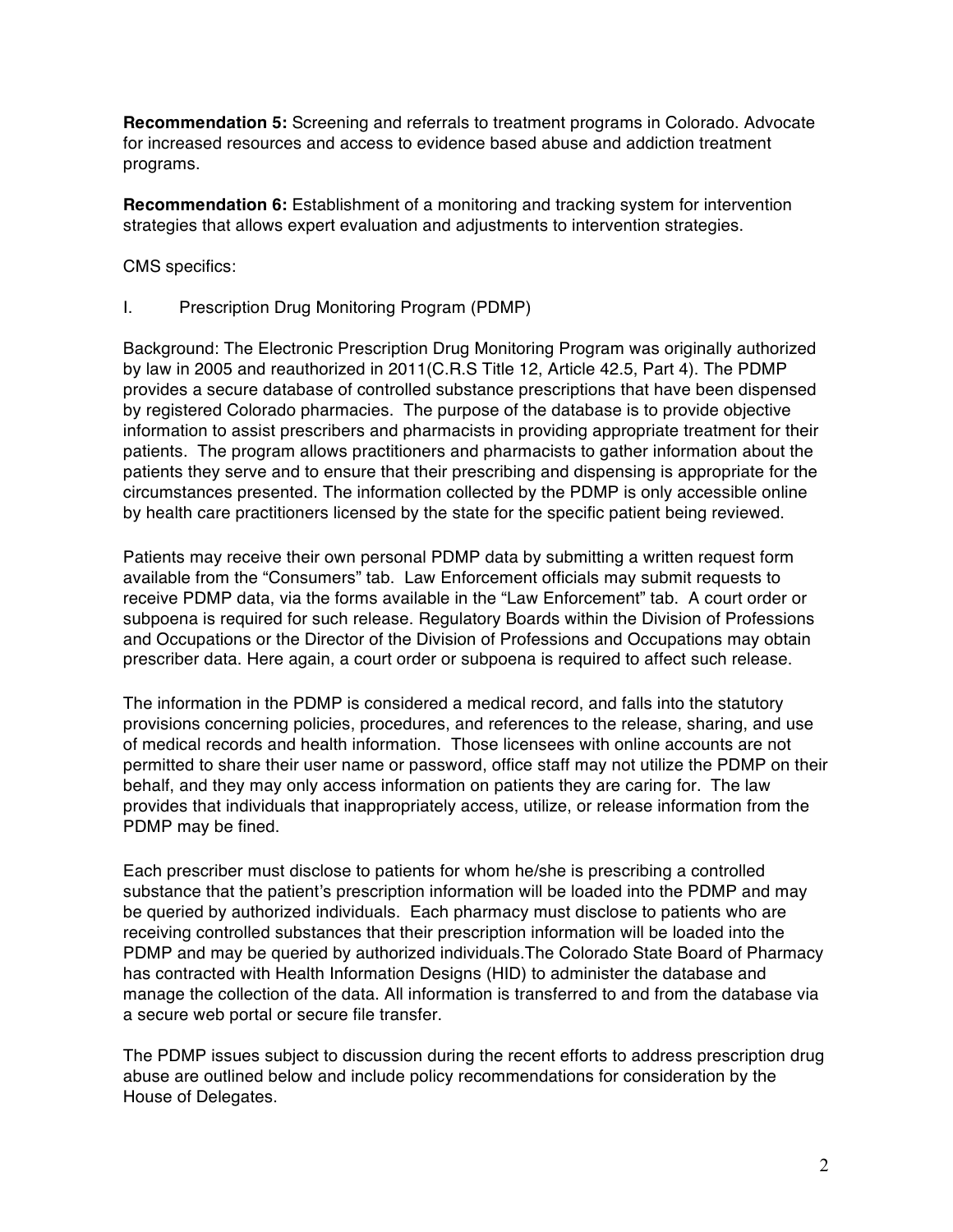**Recommendation 1:** Funding: CMS should support appropriate funding for PDMP and begin the process of exploring funding alternatives.

Background: PDMPs must be adequately funded, maintained, and modernized to ensure their long-term ability to help combat prescription drug abuse. Under Colorado law, if there are insufficient funds to maintain the program, the division may collect an annual fee of no more than \$17.50 (2011-2013), \$20.00 (2013-2015), and \$25.00 thereafter. Fees assessed to pharmacies for non-compliance with the program go to the Colorado General Fund.

California is considering enacting legislation that would require all physicians to register with the PDMP or have automatic registration and an assessment fee as a condition of renewal of license. This assessment would be an additional 1.16% fee with a cap of \$7.00 that would be put into the PDMP trust. All prescribers would pay this assessment. This increase license fee could be added as a condition of renewal that could be deposited into a dedicated trust for maintenance and modernization of PDMP. If the fee is to be assessed on prescribers, the PBMs, wholesalers, distributors should share in this responsibility. In Washington, a longterm consistent source of funding for the PDMP is a portion of Medicaid fraud recovery.

**Recommendation 2:** Work Flow: PDMPs should be reliable and available at the point-ofcare as part of the prescriber's workflow process. To the extent possible, real-time access, or as close to real-time access should be available to physicians. PDMPs must be designed so that up-to-date information is available when physicians query the database and are considering a decision to prescribe a controlled substance.

Background: Currently, the dispensing pharmacies report to the Colorado PDMP twice monthly. There can be a delay of about 25 days from date dispensed to when the data is available in the PDMP. Oklahoma PDMP has implemented real-time data collection.

**Recommendation 3:** Integration with other systems: The PDMP must be integrated with other systems. PDMP databases should ensure connectivity across state lines and to all patient populations, including those within the Veterans Administration health system, Indian Health Services, Department of Defense, Medicaid and Medicare.

Background: Methadone clinics are excluded from the PDMPs by federal statute and this issue is being addressed by MCs internally. Colorado is interconnected with 5 states, including Arizona, New Mexico, Kansas, Illinois, and Connecticut. As Colorado and other states implement systems of electronic prescribing of controlled substances (EPCS), Colorado should consider integrating EMTs, EPCS with PDMP data.

**Recommendation 4:** Delegated Access: Support the concept that a specific individual designated by a prescriber could be accredited to access the PDMP under specific conditions (e.g.-- unique identification code issued to the individual, and perhaps some legally binding certification to attest to that the designated person understands the legal restrictions and conditions under which they may access the PDMP, and the penalties for unauthorized access). The designee may need to have a different level of PDMP access, i.e., designees cannot view DEA numbers or names of prescribers.

Background: Twenty other states have adopted different forms of access to PDMP for delegates. Twelve states permit prescribers to delegate access to PDMP record. Some PDMPs permit prescribers to delegate only to a licensed health care professional, while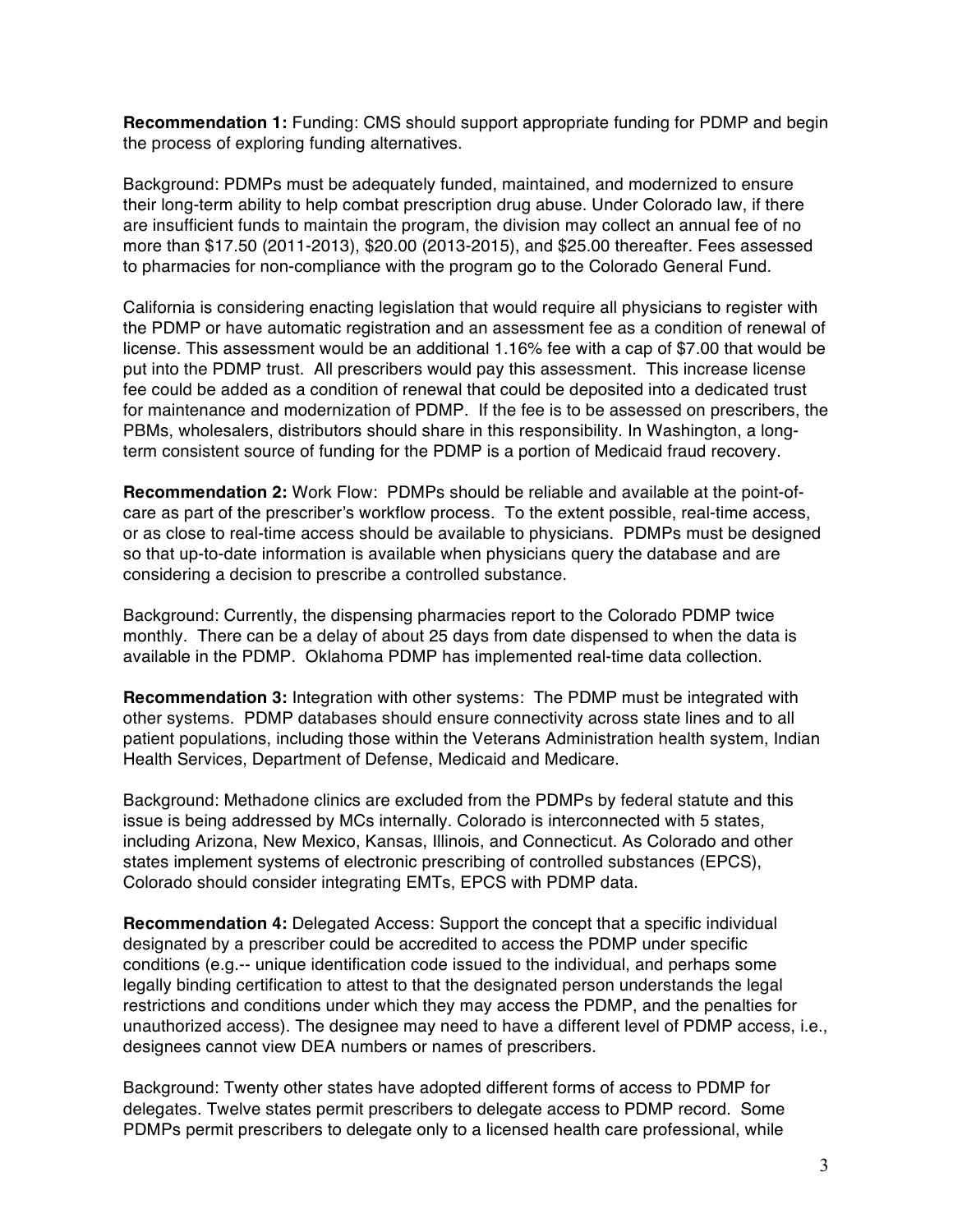others allow non-licensed administrative staff to be delegated. New York's statute requires the delegates to be employees of the same practice as the prescriber. Access to PDMP by delegates should be subject to the same restrictions on use of the data as required under the act for the prescribers.

**Recommendation 5:** Institutional Access: Provide for institutional access to the PDMP.

Background: Twelve states allow entity access, including healthcare facilities. Staff is collaborating with CHA on appropativeness of entity access. For example, Virginia law defines a "dispenser" as a person or entity authorized by law to dispense a controlled substance or to maintain a stock of controlled substances for the purpose of dispensing.

**Recommendation 6:** The PDMP process should continue to be voluntary. Colorado should conduct recruitment campaigns to increase awareness about the PDMP and induce prescribers and pharmacists to enroll.

Background: In most states with operational PDMPs, enrollment and utilization are voluntary. Greater public outreach on the part of PDMPs could raise awareness about the prescription drug abuse epidemic and the role PDMPs can play in its mitigation. Enrollment in and use of the PDMP by medical practitioners is key to achieving its full potential in helping to ensure safe prescribing and dispensing, and in reducing diversion and abuse of controlled substances.

One of the most significant challenges facing PDMPs has been the slow increase in enrollment in and use of PDMPs by prescribers and pharmacists. Rates of enrollment among prescribers are well below 50 percent in most states. As of 6/12/13, 30% of all Colorado physicians have accounts to query the PDMP.

Appropriate rates of enrollment need to be studied, taking into account that many providers prescribe infrequently and that a relatively small proportion of prescribers are responsible for issuing most controlled substance prescriptions. Data from the Massachusetts PDMP indicate that just 30 percent of all those who prescribed an opioid at least once in 2011 were responsible for 88 percent of all opioid prescriptions in 2011 (MADPH Advisory Council Presentation, 2012). This suggests that to maximize the effectiveness of PDMPs, recruitment strategies could be focused on the most frequent prescribers of those controlled substances implicated in abuse and diversion.

Certain categories of potential PDMP users are a high priority for enrollment given the impact their use of PDMP data would likely have in improving prescribing and dispensing, and in reducing diversion and abuse of prescription drugs. Primary among these are the most frequent prescribers of controlled substances, such as the top 10 percent in terms of prescriptions per year, as well as those prescribers with relatively high proportions of suspected doctor shoppers in their practices. Such prescribers are readily identifiable using PDMP data and can be encouraged to enroll in and use the PDMP via letters and alerts, either electronically or by mail.

In 2010, Utah's PDMP analyzed its data to identify top prescribers, then contacted them electronically, resulting in a rapid rise in enrollment among this group. Massachusetts is currently conducting an initiative to identify prescribers with relatively high proportions of doctor shoppers in their practices; these prescribers are receiving letters suggesting they join and use the Massachusetts PDMP. These prescribers' enrollment in and utilization of the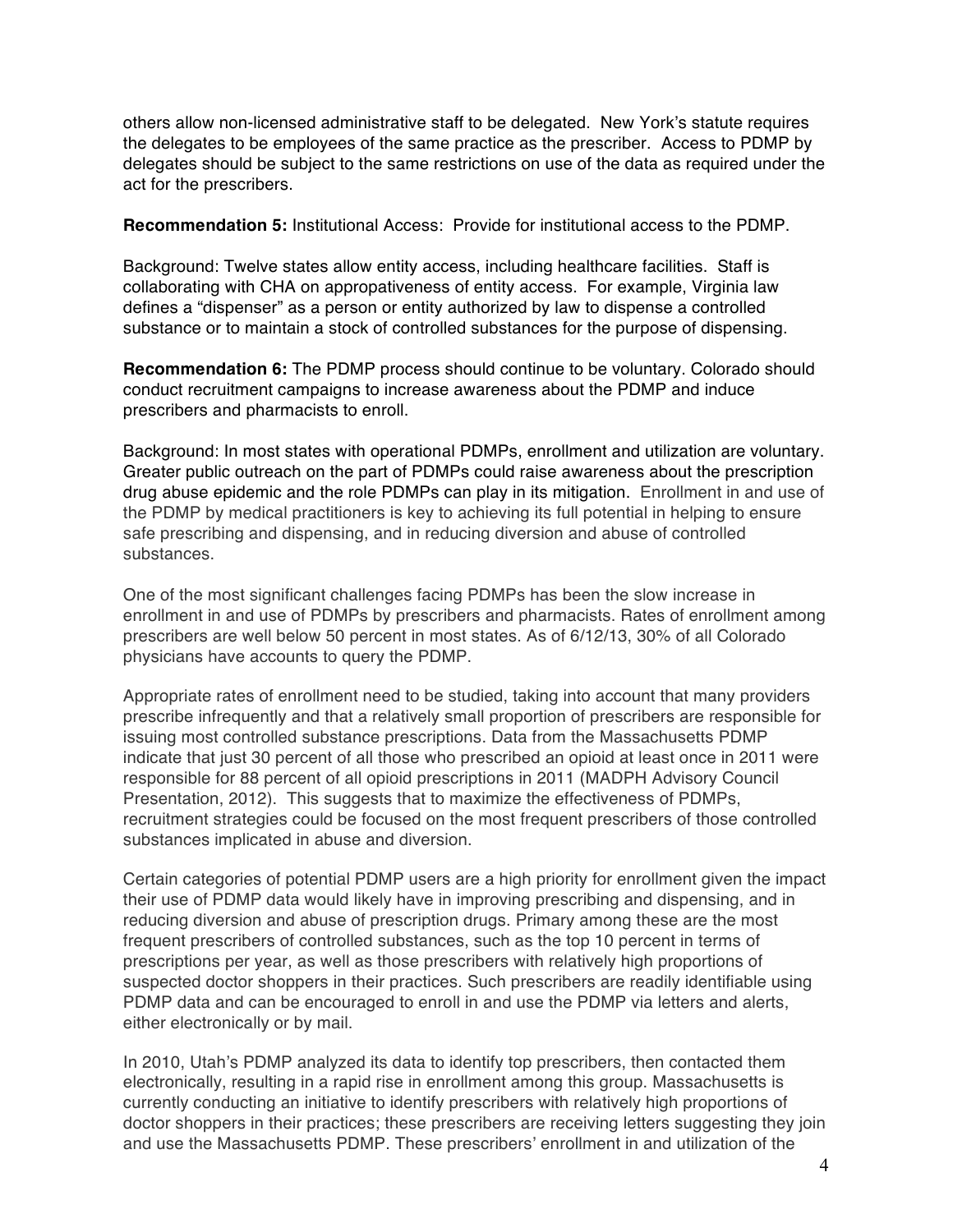PDMP will be monitored, along with any changes that may occur in the proportion of possible doctor shoppers in their practices.

**Recommendation 7:** Outcomes Data: The PDMP process should capture data on whether the use of the PDMP decreases abuse of prescription-controlled substances, diversion and abuse, and reduces overdose death rates, hospitalizations and ER visits, and improves health outcomes at the patient and community levels in Colorado.

Background: A number of factors can affect health outcomes besides the PDMP. This fact complicates studies of the impact of PDMPs.

**Recommendation 8:** Unsolicited Reports: Colorado physicians should explore the use of unsolicited reports provided by the PDMP to identify potential educational opportunities for physicians. Physicians will want to shape the types of unsolicited reports provided to prescribers and depending on the patient population served by the physician, i.e., pain management and palative care would require different criteria.

Background: Some PDMPs send out unsolicited reports based on PDMP data suggesting questionable activity such as doctor shopping or inappropriate prescribing such as by a pill mill. Recipients of unsolicited reports sent by states could include prescriber, pharmacists, and licensure boards. Unsolicited reports can serve several functions: inform prescribers and pharmacists that patients may be abusing or diverting controlled substances; help prescribers make better decisions about prescribing controlled substances, thus improving patient care; and inform potential end users about the PDMP and its value. Identify patients at risk for undertreated pain or abuse, misuse, and diversion who have demonstrated overuse of opioids above a designated threshold. They could be required to select one prescriber (lock in program) or flagged as at-risk to providers and pharmacies.

Law Enforcement-Access to PDMPs:

**Recommendation 1:** Support opportunities to train District Attorneys (DA) and law enforcement about PDMP (consistent with the legal access provided). **Recommendation 2:** Options for law enforcement (LE) access to the PDMP should protect the confidentiality of patient-sensitive information and incorporate medical involvement. Support maintaining the current standard of PC (probable cause).

Background: The current "probable cause-search warrant" standard is well understood by LE and the judiciary. Some states have decreased the threshold for access by LE to the PDMP to a "valid investigation" standard. These lower standards are more subjective and not well understood by the judiciary. Some states have designated specific officers to access PDMP. Other states require grand jury to authorize access by LE. Irrespective of the standard adopted, there should be strict prohibitions for releasing the information from the PDMP to anyone, including media, etc.

The Colorado's AG's office has indicated they are not interested in receiving unsolicited reports; rather they want LE to have unrestricted access to the PDMP through their access number to be able to review all data they determine are relevant to an investigation. This means that LE (and the CMB) would be allowed to waive confidentiality and review the information in the PDMP without establishing some showing that a crime has been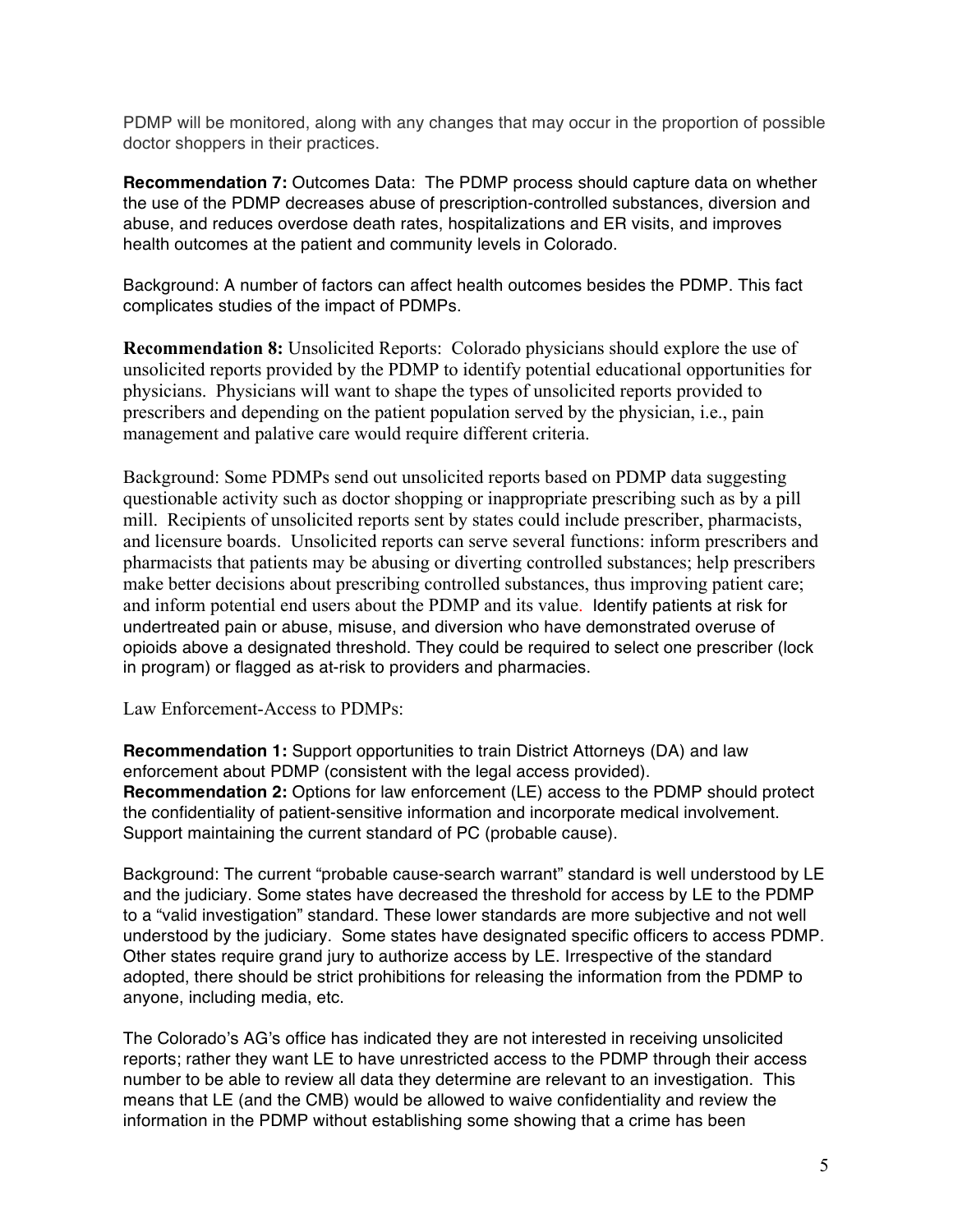committed or that an inquiry is within the authority of the agency, the demand is not too indefinite, and that the information sought is reasonable relevant to the inquiry.

## II. Licensing Boards Standardization

**Recommendation:** All prescribing Boards should agree upon and set the same minimal standards for opioid prescribing. All providers including pharmacists, nurse practitioners, dentists etc. should be held to using the same standards.

Background: The standards for providing on-going opioid management for chronic pain patients are well delineated and universal. Using the same standards will not only improve management of patients but also allow appropriate conversations between pharmacists, as they are trying to decrease inappropriate prescriptions, and providers who can explain how they are following the standards. In addition, all providers are concerned about remaining licensed and thus are sensitive to boards standards. The Colorado Board of Medicine is currently updating its policy 10-14, the policy for the use of controlled substances for the treatment of chronic, non-cancer pain. All prescribers, pharmacist and members of continuum of care should work together to insure appropriate access to necessary medications for patients with legitimate medical needs.

## III. Physician Education

Background: Continuing voluntary medical education is a vital component to assure safe prescribing and effective relief of moderate to severe pain. Education about PDMPs, how to use them, and the value of the data for prescribers would likely encourage enrollment in and effective utilization of PDMP.

**Recommendation 1:** Educational programs for physicians should be from a peer reviewed recognized education source, be easily available to physicians and provide CME accredited documentation of completion of educational program. Professional school curriculum should include opioid education emphasizing concern for abuse and diversion as well as medically appropriate of chronic and acute pain.

**Recommendation 2:** Educational programs for physicians should help physicians to be able to identify at-risk prescribing practices and implement strategies to minimize the potential consequences of opioid prescribing (including abuse, diversion, as well as other adverse consequences).

**Recommendation 3:** Educational programs for physicians should be developed for physicians and should be tailored to meet a physician's practice and population needs and help physicians to be able to identify the best practices for the management of chronic, noncancer pain.

**Recommendation 4:** Educational programs for physicians should work with others responsible for education of other health care professionals to ensure that education is coordinated, consistent in message, and promotes members of the health care team working together toward safer opioid prescribing.

**Recommendation 5:** Encourage the use of validated screening tools such as the NIDAMED's Clinical Screening Tool or the Screener and Opioid Assessment for Patients with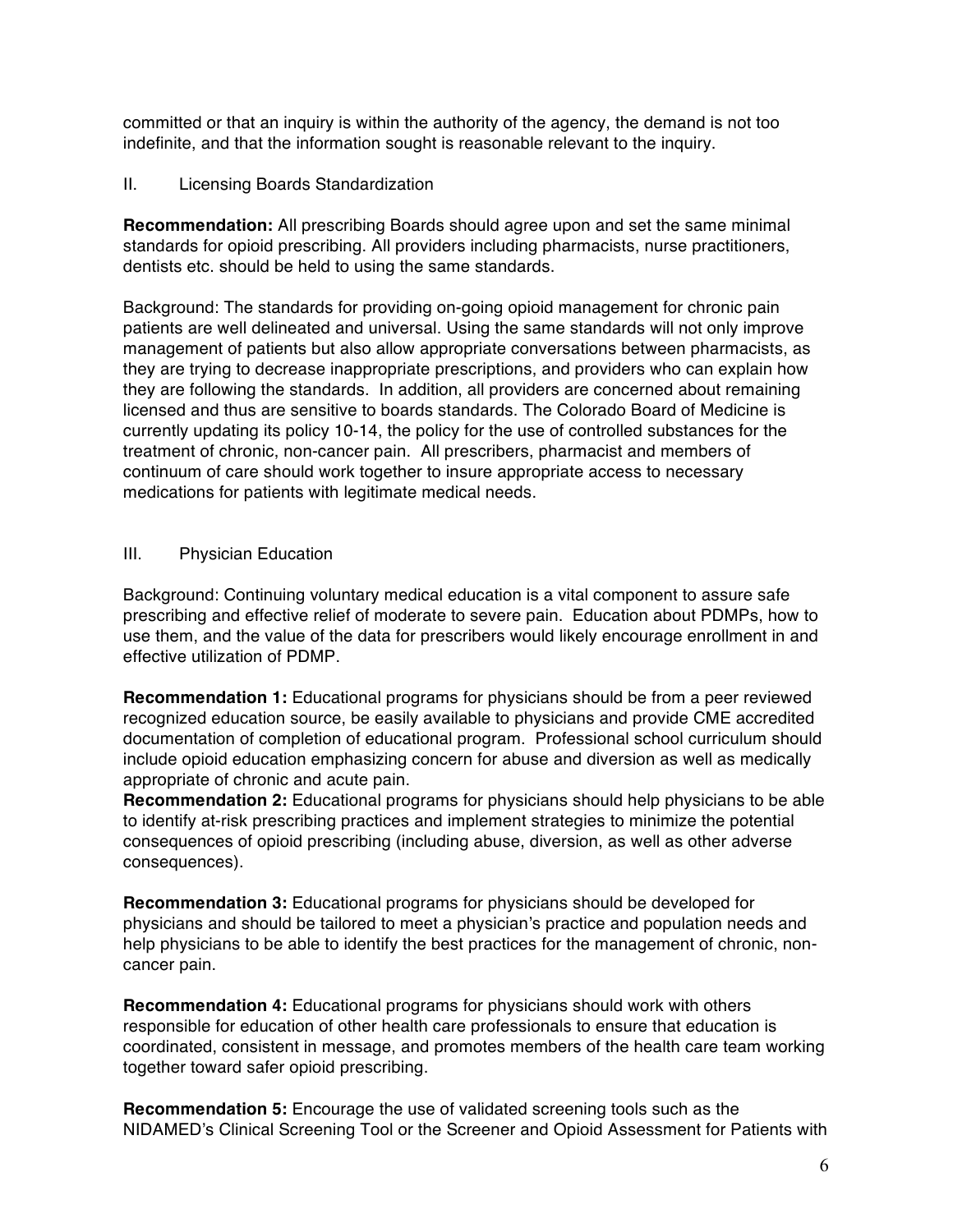Pain, as well as other tools to help physicians identify patients at risk for prescription drug abuse and to monitor patients who receive controlled substances for aberrant behaviors that may be indicative of addiction. These approaches can foster appropriate interventions and treatment.

**Recommendation 6:** The education programs for management of chronic non-cancer pain and for opioid prescribing practices should be evaluated for their ability to demonstrate understanding, intent to change practice behavior, and objective outcomes such as changes in prescription patterns, changes in utilization of alternative ways of treating chronic non-cancer pain, utilization of billing codes reflecting use of PDMP, counseling and other measures that are included in current treatment guidelines. Coroner death rates can be used to educate as well. If a feedback loop is created to let prescribers know that their patient died of drug related death it may promote safe prescribing.

IV. Law Enforcement-Public Safety

Background: Law enforcement also plays a role to support efforts to prevent abuse and diversion. This crisis, however, requires a public health focus-as opposed to strictly law enforcement focus-to emphasize the treatment and recovery needs of addicted patients.

**Recommendation 1:** CMS supports enforcement actions to halt "pill mill" activities, including efforts to halt criminal activities related to the prescribing and distribution of medically unindicated pain medications by rogue prescribers or dispensers.

**Recommendation 2:** CMS does not support unfettered access by LE to PDMP data that would allow "fishing expeditions."

V. Prescription Drug Abuse as a Public Health Issue: That CMS support:

**Recommendation 1:** Public awareness to address the role of opioids and safety.

**Recommendation 2:** Public health programs that include support for community-based programs that provide access to training for the use of opioid antagonists, such as naloxone, that have no potential for abuse and that saves lives.

**Recommendation 3:** Increased education, funding and support for take back events and disposal programs can help remove unused and unwanted prescription medications from the public environment.

**Recommendation 4:** Support for addressing the demand side for these prescriptions-more resources for prevention and addiction treatment and recovery as well as support for other non-medical measures to treat and self manage chronic pain.

**Recommendation 5:** Work with public health colleagues on public awareness around safe storage, not sharing medications.

Respectfully Submitted

Members, CMS Committee on Workers Compensation and Personal Injury (CWCPI) and the Special Advisers on Prescription Drug Abuse